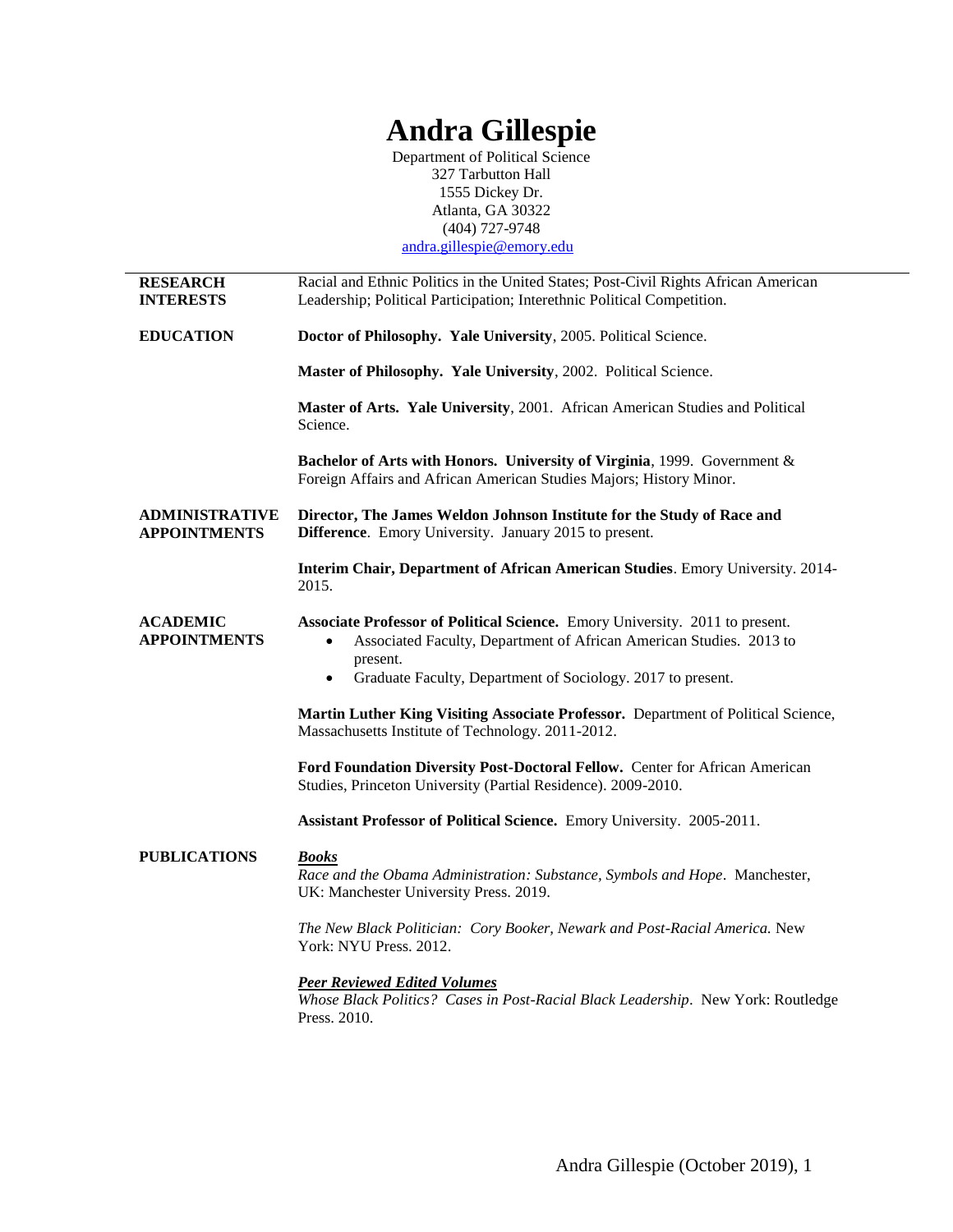# **PUBLICATIONS** *Journal Articles (Peer Reviewed Unless Otherwise Indicated)*

"#BlackGirlMagic Demystified: Black Women as Voters, Partisans and Political Actors" (with Nadia E. Brown). *Phylon.* To be published December 2019 (Editor Reviewed).

 A condensed version of this article will appear as a book chapter, "What Black Women Teach Us about Democracy." In *Democracy Unchained: How to Rebuild Government for the People.* David Orr, Andrew Gumbel, Bakari Kitwana and William Becker (Eds.). New York: New Press. Forthcoming.

"The Effects of Contextual Priming on Attitudes toward College Admissions." (with Madeline Brown). *Journal of Race and Policy.* Fall/Winter 2016. 12(2): 81-96.

"Voter Identification and Black Voter Turnout: An Examination of Black Voter Turnout Patterns in Georgia, 2000-2014." *Phylon.* December 2015. 52(2): 43-67. (Editor reviewed).

"Judged by His Actions: How President Obama Addressed Race in the First Six Months of His Campaign." *Journal of Race and Policy* (Special Issue: Race and Policy in the Age of Obama) Spring/Summer 2010. 6(1): 8-22. (Editor reviewed).

"Canvasser Affect and Voter Response: Results from National Focus Groups." *American Politics Review.* July 2010. 38: 718-758.

"The Third Wave: A Theoretical Introduction to the Post-Civil Rights Cohort of Black Elected Leadership." *National Political Science Review.* February 2009. 12(1): 139- 161.

 Revised and Reprinted as "Meet the New Class: Theorizing Young Black Leadership in a "Post-Racial" Era." In *Whose Black Politics? Cases in Post-Racial Black Leadership*. Andra Gillespie (Ed.). New York: Routledge Press. 2010. 9-42. (Revised from "The Third Wave").

### *Peer Reviewed Book Chapters*

"A Modest Proposal: A Call for Leadership Specialization and the Recognition of Multiple Black Constituencies." In *What Does This Have to Do With The Liberation of Black People? The Influence and Impact of Ronald W. Walters on African American Thought and Leadership.* Robert Smith, Cedric Jonson and Robert Newby (Eds.). Albany: SUNY Press. 2014. 139-158.

"Racial Authenticity and Redistricting: A Comparison of Artur Davis' 2000 and 2002 Congressional Campaigns" (with Emma Tolbert). In *Whose Black Politics? Cases in Post-Racial Black Leadership*. Andra Gillespie (Ed.). New York: Routledge Press. 2010. 45-66.

"Losing and Winning: Cory Booker's Ascent to Newark's Mayoralty." In *Whose Black Politics? Cases in Post-Racial Black Leadership*. Andra Gillespie (Ed.). New York: Routledge Press. 2010. 67-84. (Excerpts included in *The New Black Politician*).

"Race, Religion and Post-9/11 America: The Election of Keith Ellison" (with Amber Perez). In *Whose Black Politics? Cases in Post-Racial Black Leadership*. Andra Gillespie (Ed.). New York: Routledge Press. 2010. 273-292.

## *Book Chapters*

"Race, Perceptions of Femininity, and the Power of the First Lady." In *Distinct Identities: Minority Women in US Politics* (Routledge Series on Identity Politics). Nadia Brown and Sarah Gershon (Eds.). New York: Routledge. 2016. 234-251.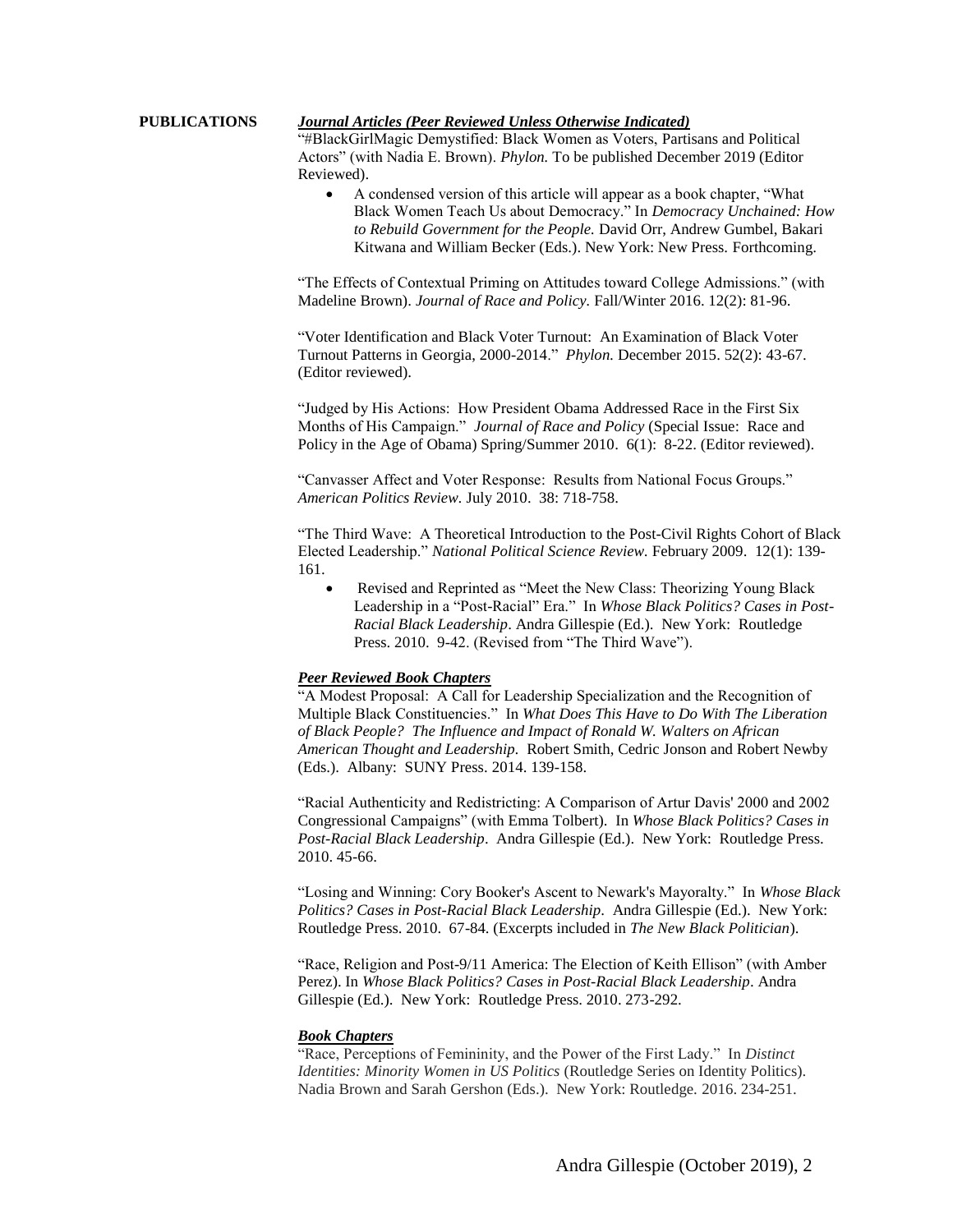# **PUBLICATIONS** *Book Chapters*

"From Fenty to Gray: The Salience of Urban Gentrification, Black Politics, and Substantive Representation in Washington D.C.'s 2010 Mayoral Elections" (With Menna Demessie). In *21st Century Urban Race Politics: Representing Minorities as Universal Interests*. Ravi Perry (Ed.). Bingley, UK: Emerald Publishing Group. 2013. 275-300.

"Beyond Booker: Assessing the Prospects of Black and Latino Mayoral Contenders in Newark, New Jersey." In *21st Century Urban Race Politics: Representing Minorities as Universal Interests*. Ravi Perry (Ed.). Bingley, UK: Emerald Publishing Group. 2013. 33-68.

#### *Journal Essays*

"My Research Approach." *National Political Science Review*. Fall 2012. 14: 85-88.

"Participant Observation and the Political Scientist: Possibilities, Priorities and Practicalities." (with Melissa Michelson). *PS: Political Science and Politics* (Special Symposium on Pracademics). April 2011: 261-265.

#### *Book Reviews*

Review of "Black Republicans and the Transformation of the GOP" by Joshua Farrington and "Conservative but Not Republican: The Paradox of Party Identification and Ideology among African Americans." *Political Science Quarterly*. 2018. 132(4): 565-569.

Review of "Black Faculty in the Academy: Narratives for Negotiating Identity and Achieving Career Success" by Fred A. Bonner II, Aretha Faye Marbley, Frank Tuitt, Petra A. Robinson, Rosa M. Banda, and Robin L. Hughes, eds. *Journal of Political Science Education.* 2018. 14(4): 567-568.

Review of "Oversight: Representing the Interests of Blacks and Latinos in Congress" by Michael Minta. *Congress and the Presidency.* 2013*.* 40(2): 202-204.

Book Review: *Changing White Attitudes Toward Black Political Leadership* by Zoltan Hajnal. *Perspectives on Politics*. September 2007. 5(3): 632-633.

#### *Long-Form Essays*

"Racial Preferences are Fair—and They Work: An Interview with Randall Kennedy." *BostonReview.net*. 9 October 2013.

"Red, White and Black: Three Generations of African American Politicians." *Washington Monthly.* January/February 2013. 64-66.

"The Perils of Transcendence." TheSocietyPages.org. 5 June 2012. (Peer Reviewed).

Response to Michael Dawson's "The Future of Black Politics." (Known online at "Who Cares About Race?") *Boston Review*. January/February 2012. 21-22.

### *Op-Ed Pieces*

"Black Voters Struggle with Racism in Both the Democratic and Republican Parties." *WashingtonPost.com.* 9 February 2019.

"In Georgia's Gubernatorial Race, Stacey Abrams' Strategy May Make Victory Easier for Future Black Candidates in the South." *TheConversation.us*. 28 November 2018.

"Trump and the Limits of Transactional Politics." *CNN.com*. 18 January 2018.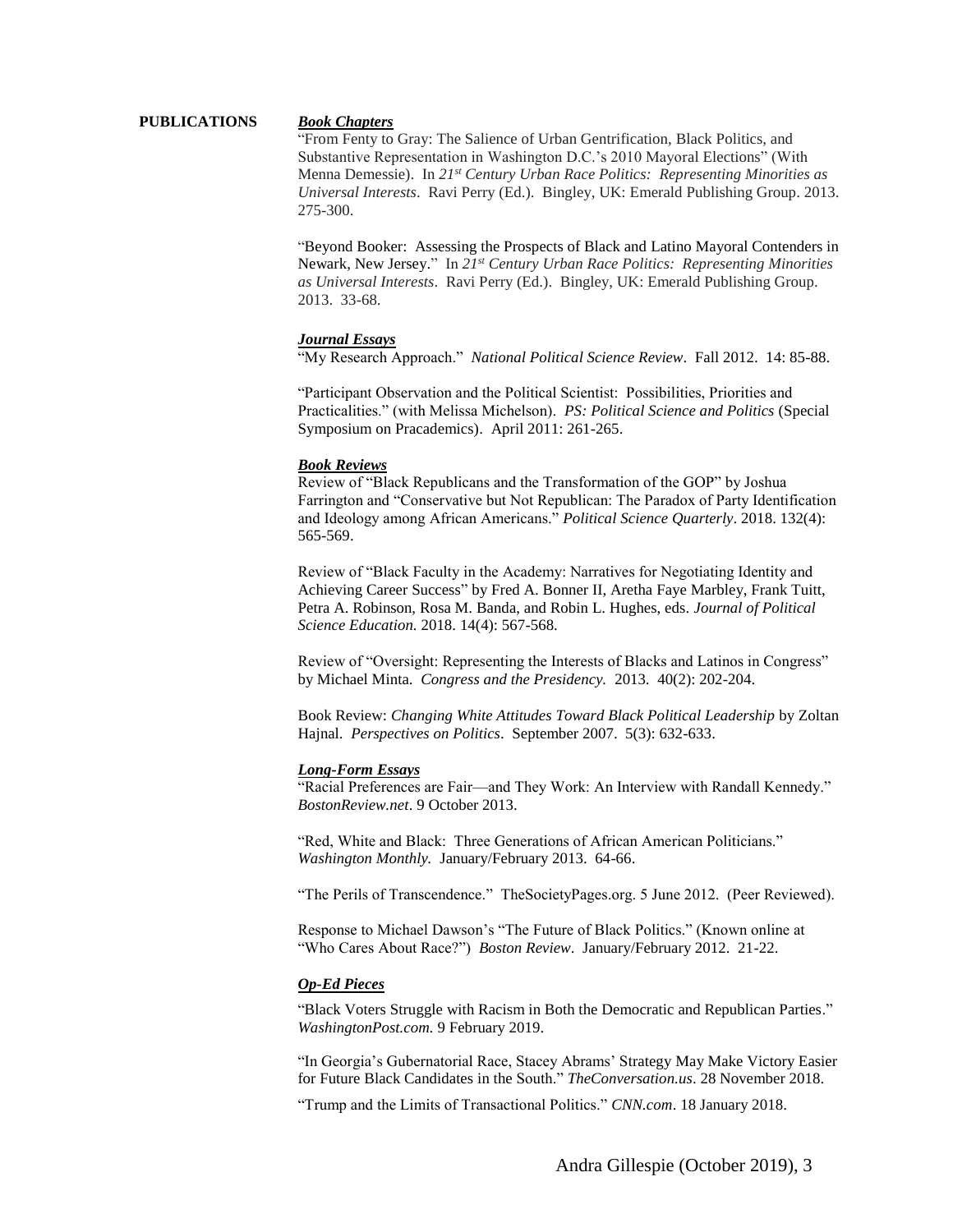# **PUBLICATIONS** *Op-Ed Pieces*

"Demography Could Define the Work of Atlanta's Next Mayor." *Atlanta Journal-Constitution*. 3 December 2017.

"Could Atlanta Be on Track to Elect a White Mayor?" *TheConversation.com*. 9 November 2017.

"All I Ever Needed to Know About Election 2016 I Learned in Newark." FromtheSquare.com. 17 November 2016.

"How Clinton Can Seal Deal with Black Voters." *CNN.com*. 2 November 2016.

"The Method to Trump's Madness?" *PresidentialGenderWatch.org*. 10 October 2016.

**"**An Opportunity for Bill Clinton to Model Ideal Male Supportive Behavior." *Room for Debate (NYTimes.com)*. 28 July 2016.

**"**Kaine Was the Logical Choice as Hillary Clinton's Vice President." *TheConversation.us.* July 23, 2016.

"Elated but Cautious." *TheConversation.us.* 7-8 June 2016.

"Why We Must Continue to Revisit Slavery." *Huffington Post*. 6 June 2016.

"An Intriguing Idea, But It Lacks Vision." *Room for Debate (NYTimes.com)*. 26 April 2016.

"Trump Needs the GOP Base Constituency." *Room for Debate (NYTimes.com)*. 11 May 2016.

"Ben Carson and Black Politics in the GOP." *FromtheSquare.org*. 3 March 2016.

"Bernie Sanders May Have Just Kissed His Nomination Goodbye" *Fortune.com*. 2 March 2016.

"America, Get Ready for a Trump Nomination." *Fortune.com*. 2 March 2016.

"What's So Surprising About Iowa?" *TheConversation.com*. February 2, 2016.

"Why Sanders' Millennial Appeal Won't Promise Him the Black Vote." *Fortune.com*. February 22, 2016.

"Smaller Field Served the Candidates Well." *TheConversation.com*. 11 November 2015.

"Sanders and the Politics of Frustration." *TheConversation.com*. 14 October 2015.

"Don't Confuse Forgiveness in Charleston for Forgiveness for Racism." *PBSNewsHour.org*. 21 September 2015.

"Debate Light on Women's Issues." *TheConversation.com*. 17 September 2015.

"Fiorina an Early Winner." *TheConversation.com*. 7 August 2015.

"Obama and the N-Word." *TheConversation.com*. 24 June 2015.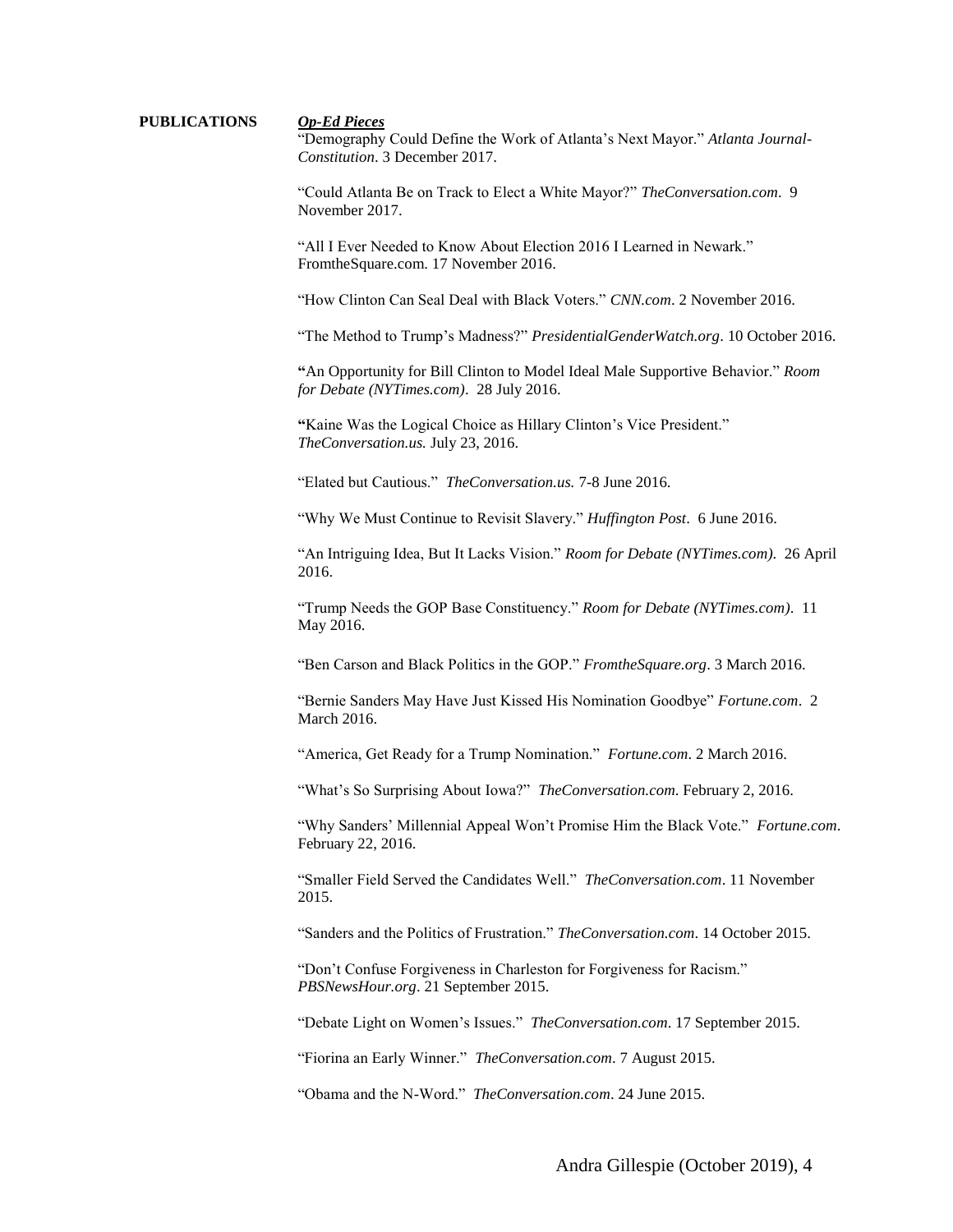| <b>PUBLICATIONS</b>               | <b>Op-Ed Pieces</b><br>"Cantor and the Hard Lesson about GOTV." The Hill.com. 12 June 2014.                                                                                                                                                                           |
|-----------------------------------|-----------------------------------------------------------------------------------------------------------------------------------------------------------------------------------------------------------------------------------------------------------------------|
|                                   | "Election in Newark: Was Ras Baraka's Win a Referendum on Cory Booker?"<br>FromtheSquare.com. 16 May 2014.                                                                                                                                                            |
|                                   | "GOP's Slick Black History Ads Fall Short, Miss the Point." CNN.com. 5 February<br>2014.                                                                                                                                                                              |
|                                   | "Who Owns MLK's Legacy?" Creative Loafing Atlanta. 12 September 2013.                                                                                                                                                                                                 |
|                                   | "Cory Booker Goes to Washington." BostonReview.net. 21 August 2013.                                                                                                                                                                                                   |
|                                   | "Cory Booker: The View from Newark." Fromthe Square.com. 20 August 2013.                                                                                                                                                                                              |
|                                   | "Obama Needs to Prove Himself to Large Segment." Atlanta Journal-Constitution.<br>11 November 2012.                                                                                                                                                                   |
|                                   | "Cory Booker: Heroic? Yes. Magic? No. TheRoot.com. 8 May 2012.                                                                                                                                                                                                        |
|                                   | "What Jesse Jackson Could Teach Ron Paul." The Root.com. 21 February 2012.<br>"Blacks Voters Aren't Brainwashed." CNN.com. 3 October 2011.                                                                                                                            |
|                                   | "Post-Racial? Really?" Emory Magazine. Autumn 2009.                                                                                                                                                                                                                   |
|                                   | "President Obama, Race and Henry Louis Gates." Politico. 23/24 July 2009.                                                                                                                                                                                             |
|                                   | "Obama's Job and Ours." The Washington Post. 17 January 2009.                                                                                                                                                                                                         |
|                                   | "The Michelle Obama Drama." Atlanta Journal-Constitution. 20 July 2008.                                                                                                                                                                                               |
| <b>CURRENT</b><br><b>PROJECTS</b> | 25 Questions You Always Wanted to Ask about Black Politics (with Shayla Nunnally).<br>Advance Contract with Routledge.                                                                                                                                                |
|                                   | Black Republican Party Identification (with Niambi Carter, Tyson King-Meadows,<br>and Shayla Nunnally). Book Project.                                                                                                                                                 |
|                                   | "Race, Real Estate, and Responsiveness: A Review of Housing Policy and Outcomes<br>in the Obama Administration." In After Obama: African American Politics in the Post-<br>Obama Era. Todd Shaw, Robert Brown and Joseph McCormick (Eds.). Submitted to<br>NYU Press. |
|                                   | "Personal Respectability and Public Opinion of Police Shootings: Findings from a<br>Survey Experiment" (with Chelsea Jackson). Working Paper.                                                                                                                         |
|                                   | "Prestige and Support for Affirmative Action: Results From a Survey Experiment"<br>(with Madeline Brown). Working Paper.                                                                                                                                              |
|                                   | "How Fake News Works: Results from a Survey Experiment." Working Paper.                                                                                                                                                                                               |
|                                   | "Race, Religion and Roy Moore: Deconstructing Evangelical Vote Choice in the 2017<br>Alabama Special Senate Election." Working Paper.                                                                                                                                 |
|                                   | "Does Support for Trump Impede the Credibility of Evangelical Christians?<br>Experimental Evidence." Project in Progress.                                                                                                                                             |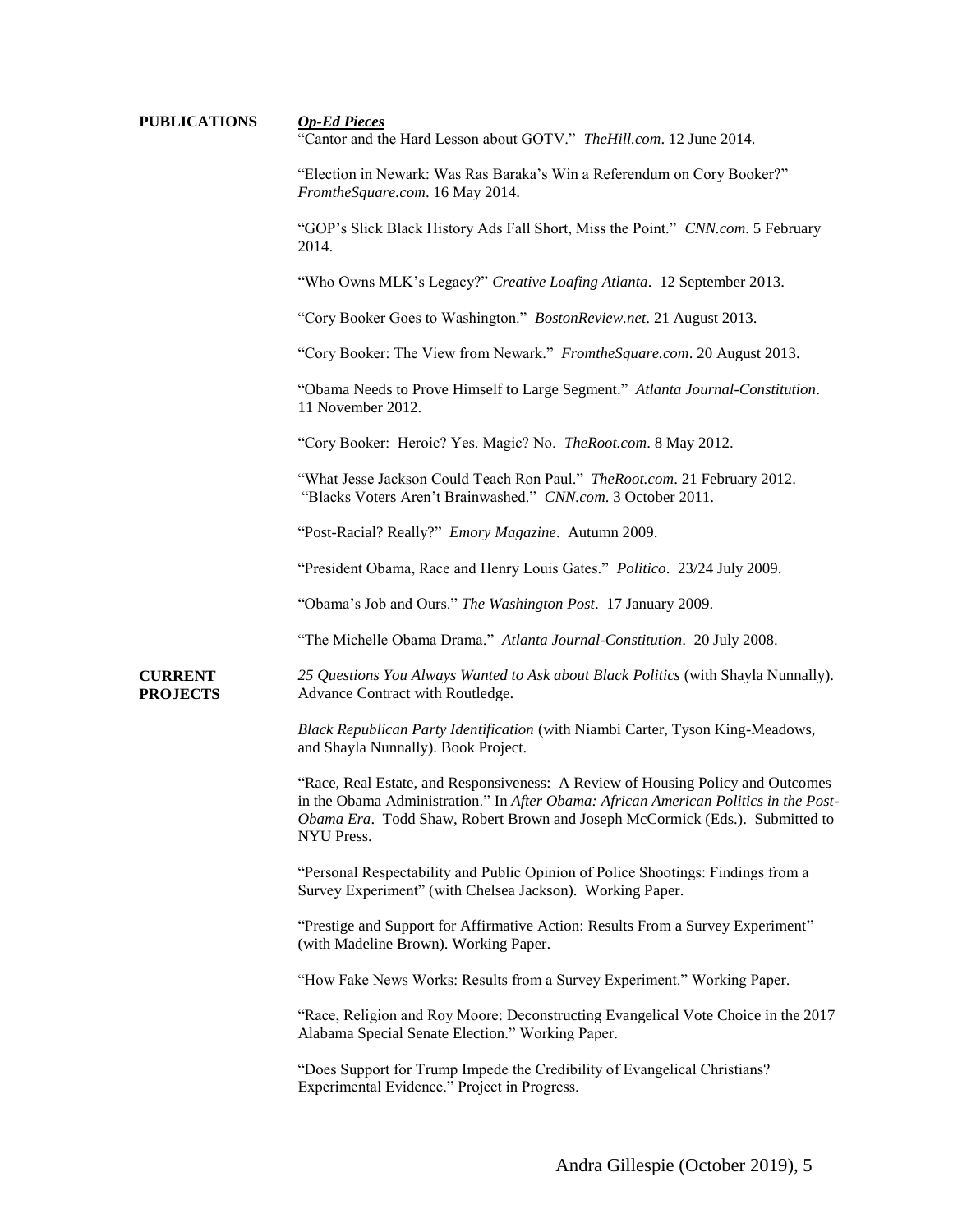| <b>GRANTS/</b><br><b>FELLOWSHIPS</b>               | Public Religion Research Institute Public Fellows Program. 2019-2020.                                                                                                                                                        |
|----------------------------------------------------|------------------------------------------------------------------------------------------------------------------------------------------------------------------------------------------------------------------------------|
|                                                    | Emory College, Program to Enhance Research and Scholarship Grant, 2019.<br>\$10,000 to conduct research on the political significance of Michelle Obama.                                                                     |
|                                                    | <b>Emory University, University Research Committee Grant</b> , 2012-2013. \$30,000 to<br>conduct research on voter responses to black political candidates.                                                                  |
|                                                    | Emory University, Race and Difference Initiative Seed Grant. 2010-2011. \$5000<br>to conduct focus groups on public policy attitudes.                                                                                        |
|                                                    | <b>Emory University, University Research Committee Grant</b> , 2006-2007. \$30,000 to<br>conduct research for article "Canvasser Affect and Voter Response: Results from<br>National Focus Groups."                          |
|                                                    | National Science Foundation Graduate Research Fellowship, 2000-2003.                                                                                                                                                         |
|                                                    | American Political Science Association Minority Fellowship (Funding Declined),<br>1999.                                                                                                                                      |
| <b>HONORS/AWARDS</b>                               | John Emory Award. 2015. Honored by the Paladin Society, an Emory student group,<br>for being one of the "difference makers in the lives of students."                                                                        |
|                                                    | <b>Emory University, Office of Admission Faculty Appreciation Award.</b> 2011, 2013.                                                                                                                                         |
|                                                    | Rudolph P. Byrd MMUF Mentorship Award, Emory University. 2012. Honored<br>by the Mellon-Mays Undergraduate Fellowship Program for work with minority<br>students contemplating graduate school.                              |
|                                                    | Norton Long Scholar. 2009. Honored by the Urban Politics Section of the American<br>Political Science Association "for demonstrating strong scholarship at an early career<br>stage and exceptional promise for the future." |
|                                                    | Phi Beta Kappa. University of Virginia, 1999.                                                                                                                                                                                |
| <b>CONFERENCE</b><br><b>PAPERS (2009-</b><br>2019) | "Cityhood by Partition: Race and the Referendum on Eagle's Landing" (with Michael<br>Leo Owens). Presented at the National Conference of Black Political Scientists. Baton<br>Rouge, Louisiana. March 16, 2019.              |
|                                                    | "Source Derogation, Christian Witness and Support for Trump: Experimental Results."<br>Presented at the Southern Political Science Association. Austin, Texas. 18 January<br>2019.                                           |
|                                                    | "Race, Religion and Roy Moore: Deconstructing Evangelical Vote Choice in the 2017<br>Alabama Special Senate Election." Presented at the American Political Science<br>Association. Boston, Massachusetts. 31 August 2018.    |
|                                                    | "How Fake News Works: Results from a Survey Experiment." Presented at the<br>International Political Science Association World Congress. Brisbane, Australia. 22<br>July 2018.                                               |
|                                                    | "Prestige and Support for Affirmative Action: Results From a Survey Experiment"<br>(with Madeline Brown). Southern Political Science Association. New Orleans,<br>Louisiana. 4 January 2018.                                 |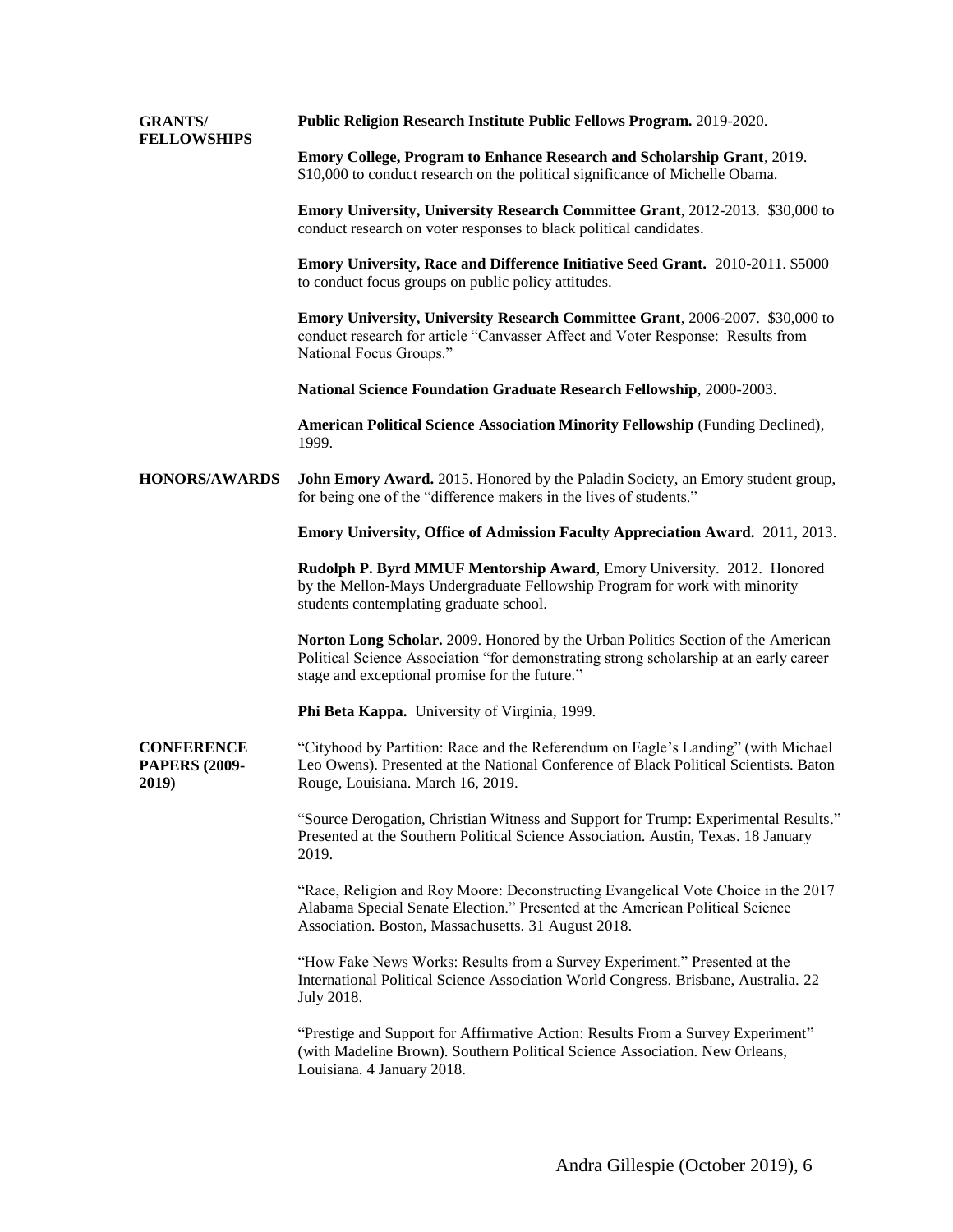**CONFERENCE PAPERS (2009- 2019)** 

"Personal Responsibility and Public Opinion of Police Shootings: Results from a Survey Experiment" (with Chelsea Jackson). Presented at the annual meeting of the National Conference of Black Political Scientists. San Diego, California. 17 March 2017.

"The Color of Victory: The Electoral Prospects of Black Republican Senate Candidates, 2000-2016." Presented at the Annual Meeting of the Southern Political Science Association. New Orleans, Louisiana. 14 January 2017.

"Uplift and Black Party Identification" (with Niambi Carter, Tyson King-Meadows and Shayla Nunnally). Presented at the Annual Meeting of the American Political Science Association. Philadelphia, Pennsylvania. 4 September 2016.

"The Color of Victory: The Electoral Prospects of Black Republican Congressional Candidates, 2000-2012." Presented at the Annual Meeting of the Midwest Political Science Association. Chicago, Illinois. 7 April 2016.

"The Contours of Contemporary Black Republicanism: Iconoclasm and Black Partisan Identification" (with Niambi Carter, Tyson King-Meadows and Shayla Nunnally). Presented at the Annual Meeting of the National Conference of Black Political Scientists. Jackson, Mississippi. 17 March 2016.

"The Contours of Contemporary Black Republicanism: Policy Positions and Black Partisan Identification" (with Niambi Carter, Tyson King-Meadows and Shayla Nunnally). Presented at the Annual Meeting of the Southern Political Science Association. San Juan, Puerto Rico. 9 January 2016.

"Is Deracialization Dead? Assessing the Efficacy of Race Neutral Campaign Strategies at the State and Local Level." Presented at the mini-conference, "Black Politics in a Colour-Blind Era." Nuffield College, University of Oxford. Oxford, England. 11 December 2015.

"The Contours of Black Republicanism" (with Niambi Carter, Tyson King-Meadows and Shayla Nunnally). Presented at the Annual Meeting of the American Political Science Association. San Francisco, CA. 4 September 2015.

"Race, Perceptions of Femininity and the Power of the First Lady: A Comparative Analysis." Presented at the Annual Meeting of the Southern Political Science Association. New Orleans, Louisiana. 15 January 2015.

"Race, Gender, and Editorial Perceptions of Barack Obama." Presented at the Annual Meeting of the Midwest Political Science Association (Chicago, Illinois, 15 April 2012) and the Triennial Meeting of the International Political Science Association (Madrid, Spain, 9 July 2012).

"Articulate And Clean: Class Bias And Voter Preferences Among African American Candidates." Presented at the Annual Meeting of the American Political Science Association. 3 September 2011 and the Annual Meeting of the Midwest Political Science Association. Chicago, Illinois. 3 April 2011.

"Race And Personal Respectability: Elite Displacement And Implicit Classism As A Political Resource For Insurgent Black Candidacies." Presented at the Annual Meeting of the Midwest Political Science Association. Chicago, Illinois. 25 April 2010. **Nominated for the Pi Sigma Alpha Award for Best Paper Presented at the 2010 Midwest Political Science Association Meeting.**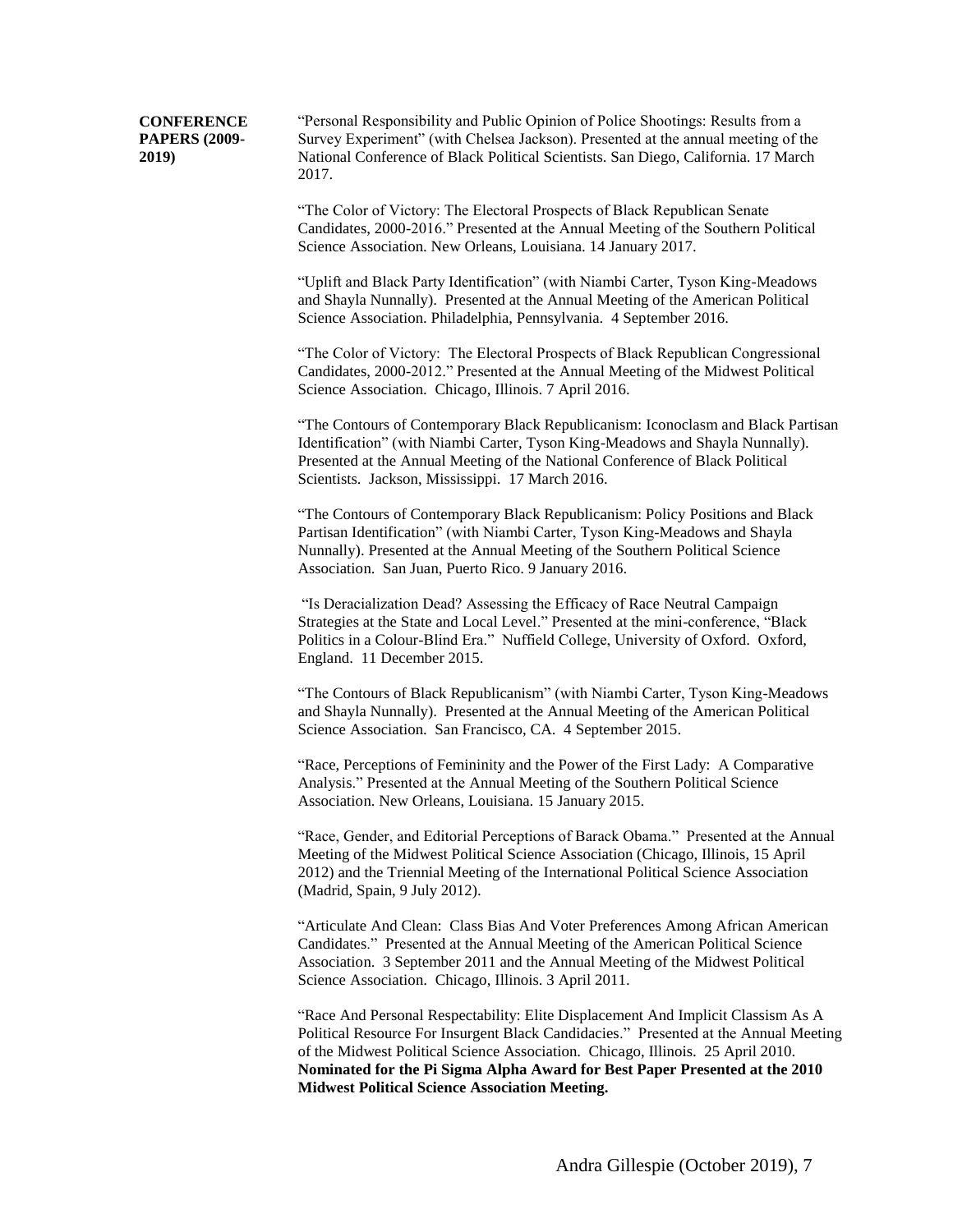| <b>CONFERENCE</b><br><b>PAPERS (2009-</b><br>2019)                                                       | "The (Black) Woman Behind the Man? Michelle Obama's Racial Advocacy Relative to<br>Her Husband and Her Predecessors." Presented at the Annual Meeting of the National<br>Conference of Black Political Scientists. Atlanta, Georgia. 19 March 2010.                                                                        |
|----------------------------------------------------------------------------------------------------------|----------------------------------------------------------------------------------------------------------------------------------------------------------------------------------------------------------------------------------------------------------------------------------------------------------------------------|
|                                                                                                          | "Equality, Inferiority and Electoral Competition: Black-Brown Partnerships in<br>Newark, New Jersey." Presented at the Annual Meeting of the American Political<br>Science Association. Toronto, Ontario. 3 September 2009.                                                                                                |
|                                                                                                          | "Elite Displacement: Explaining the Ascent Of New Minority Elected Leadership."<br>Presented at the World Congress of the International Political Science Association.<br>Santiago, Chile. 16 July 2009 and the Annual Meeting of the National Conference of<br>Black Political Scientists. Houston, Texas. 20 March 2009. |
| <b>INVITED</b><br><b>DEPARTMENTAL</b><br>TALKS (2009-2019)                                               | "Racial Resentment and Attitudes towards First Ladies." Presented at the Center for<br>Political Studies Workshop. University of Michigan. 14 March 2018.                                                                                                                                                                  |
|                                                                                                          | "Vestiges of DuBois and Washington: Tracing Current Public Opinion to Old Debates<br>in Black Politics." Presented at the 2018 DuBois/King Symposium: Examining Race<br>Relations and Economic Inequality. Clark Atlanta University. 23 February 2018.                                                                     |
|                                                                                                          | "Research Overview [on Deracialization]." Presented at the Batten School of<br>Leadership, University of Virginia. Charlottesville, Virginia. 23 October 2014.                                                                                                                                                             |
|                                                                                                          | "Articulate And Clean: Class Bias And Voter Preferences Among African American<br>Candidates." Presented at the American Politics Seminar, Massachusetts Institute of<br>Technology. Cambridge, Massachusetts. 7 May 2012.                                                                                                 |
|                                                                                                          | "Beyond Obama: African American Politics in "Post-Racial" America." Presented at<br>the Institute for African American Studies, University of Connecticut. Storrs,<br>Connecticut. 1 December 2011.                                                                                                                        |
|                                                                                                          | "Race And Personal Respectability: Elite Displacement And Implicit Classism As A<br>Political Resource For Insurgent Black Candidacies." Presented at the Graduate-<br>Faculty Seminar Series, Center for African American Studies, Princeton University.<br>Princeton, New Jersey. 22 April 2010.                         |
|                                                                                                          | "The (Black) Woman Behind the Man? Michelle Obama's Racial Advocacy Relative to<br>Her Husband and Her Predecessors." Presented to Milano, the New School for Urban<br>Policy. New York, New York. 31 March 2010.                                                                                                          |
|                                                                                                          | "Whose Black Politics? Post-Racial African American Politics in the 21 <sup>st</sup> Century."<br>Presented to the Department of African American Studies. Emory University.<br>Atlanta, Georgia. 2 March 2009.                                                                                                            |
| <b>CONFERENCE</b><br><b>TALKS AND</b><br><b>OTHER INVITED</b><br><b>PRESENTATIONS</b><br>$(2009 - 2019)$ | "Messaging or Melanin? An Experimental Approach to Understanding the 2018 US<br>Primaries in Two Congressional Districts." Poster presented at Race in the<br>Marketplace Workshop. Université Paris-Dauphine. Paris, France. 26 June 2019.                                                                                |
|                                                                                                          | "Race and the 2018 Election: Survey Results from Three States." Presented at the<br>National Conference of Black Political Scientists. Baton Rouge, Louisiana. 14 March<br>2019.                                                                                                                                           |
|                                                                                                          | "Racial Resentment, Black Nationalism and Vote Choice in the 2017 Atlanta Mayoral<br>Election." Presented at the Annual Meeting of the National Conference of Black<br>Political Scientists. Chicago, Illinois. 16 March 2018.                                                                                             |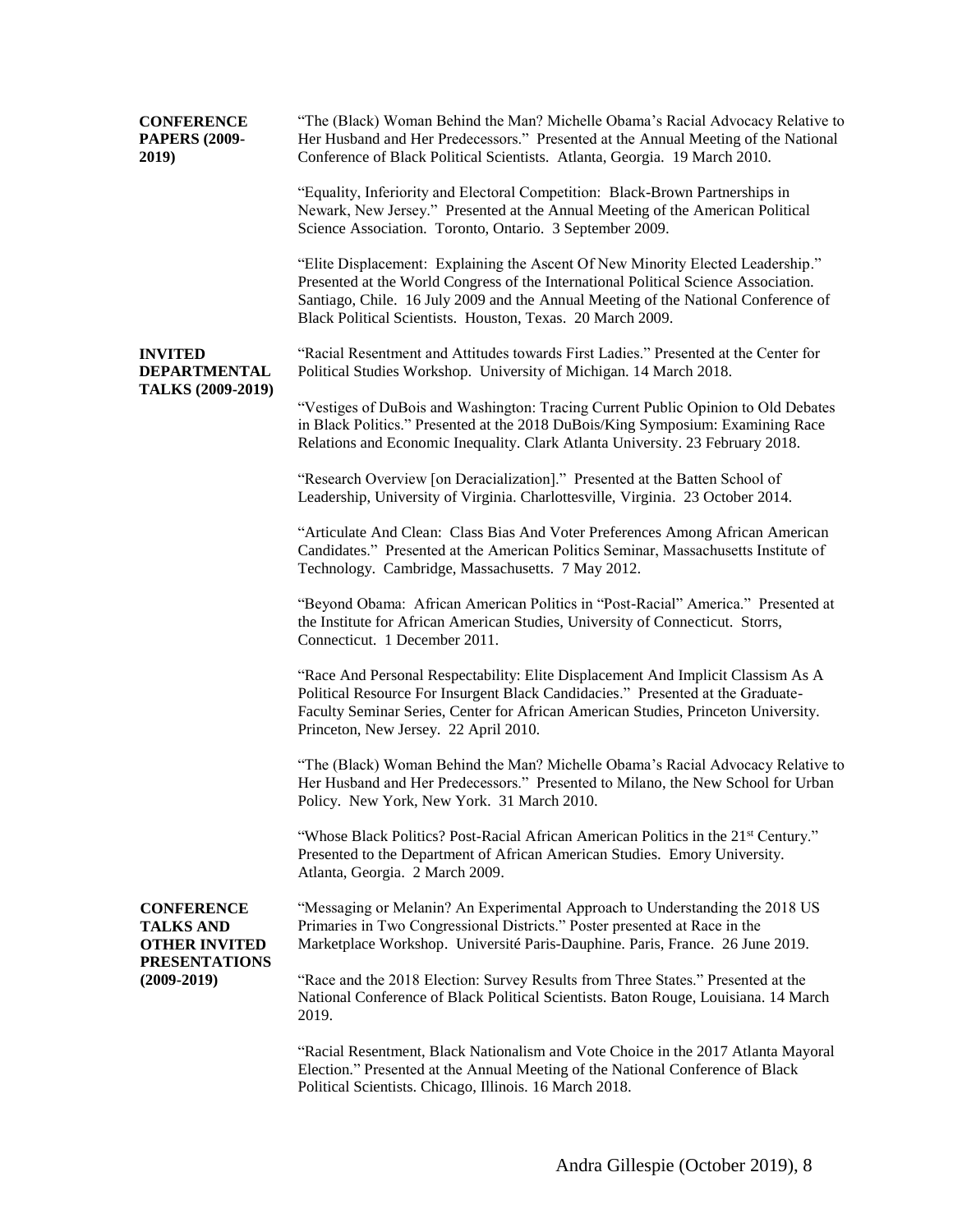"Vestiges of DuBois and Washington: Tracing Current Public Opinion to Old Debates in Black Politics." Presented at the 2018 DuBois/King Symposium: Examining Race Relations and Economic Inequality. Clark Atlanta University. 23 February 2018.

"The Civil War and Modern Public Opinion: The Case of Confederate Monuments." Presented at the 19<sup>th</sup> Annual Conference of the Gilder Lehrman Center: Slavery and the Great Political Divide of the 1850's: Parallels for Today? Yale University. 3 November 2017.

"What Motivated Evangelical Voters in 2016?" Presented at a roundtable at the annual meeting of the Midwest Political Science Association. 8 April 2017.

"Jesse Jackson, Leverage Politics, and Insights into 2016." Presented at the University of Michigan Symposium in Honor of Rev. Jesse Jackson, "50 Years of Civil Rights Leadership." Ford School of Public Policy. University of Michigan. 16 November 2016.

"Race and Public Opinion: From the ANES to Baltimore." Presented at The Wilder Symposium: "Race and American Society." Virginia Commonwealth University. Richmond, Virginia. 16 October 2015.

"Racial Actions and the American Presidency: A Comparison of the Obama, Bush and Clinton Presidencies." Presented at the Association of Black Sociologists. Chicago, Illinois. 20 August 2015.

"Voter Turnout, Voting Rights and the 2014 Elections." Presented at the Symposium Examining Voter Participation and Inclusion 50 Years After the Civil Rights Act and in the Shadow of the Shelby Decision. Clark Atlanta University. Atlanta, Georgia. 14 November 2014.

"Ronald Walters' Scholarship and the Substance of Black Leadership." Presented at the Ronald W. Walters Legacy Conference. Howard University. Washington, DC. 11 October 2013.

"Race, Rally Effects and a Gay Marriage Caveat." Presented at the Black Studies Conference, "Race and Power, Gender and Justice, Sexual Orientation and Human Rights: The Difference Race, Gender, and Sexual Orientation Make with Voters," University of Missouri. Columbia, Missouri. 21 September 2012.

"Race, Gender, and Editorial Perceptions of Barack Obama." Presented at the African American Studies Symposium, "African American Masculinities: The Barack Obama Effect." University of Texas-San Antonio. San Antonio, Texas. 12 April 2012.

"Does Herman Cain Change Anything About Black Politics?" Presented at a panel at the School of Social Work, University of Connecticut. Hartford, Connecticut. 28 February 2012.

"The (Black) Woman Behind the Man? Michelle Obama's Racial Advocacy Relative to Her Husband and Her Predecessors." Presented at the African American Studies Symposium, "African American Femininities: The Michelle Obama Effect." University of Texas-San Antonio. San Antonio, Texas. 14 April 2011.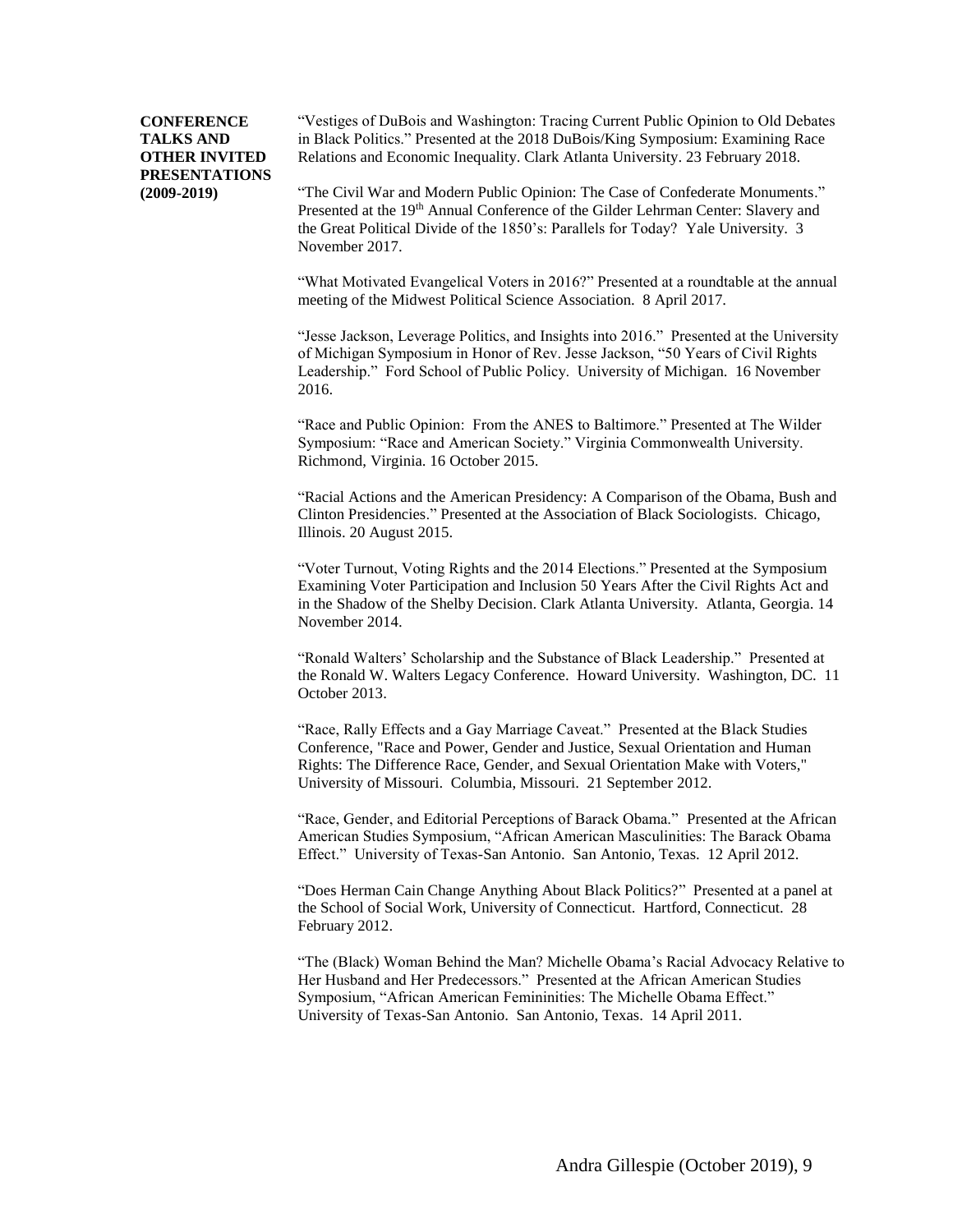| <b>COURSES</b>  | <b>Emory University:</b>                                                                                                                                 |
|-----------------|----------------------------------------------------------------------------------------------------------------------------------------------------------|
| <b>TAUGHT</b>   | National Politics of the United States (POLS 100): Fall 2013, 2014, 2015,<br>$\bullet$                                                                   |
|                 | 2017, 2018; Spring 2017.                                                                                                                                 |
|                 | African American Politics (POLS 346/AAS 346): Fall 2005, 2006, 2007,<br>$\bullet$<br>2010, 2012, 2013, 2014; Spring 2009, 2016, 2018, 2019; Summer 2011. |
|                 | Special Topics: New Black Political Leadership (POLS 385/AAS 385WR):<br>$\bullet$                                                                        |
|                 | Spring 2008, 2009, 2011 and 2013 (This content was taught as a senior                                                                                    |
|                 | seminar (POLS 490/AAS 485) in Spring 2006, 2007, and 2015) and as a                                                                                      |
|                 | research seminar (POLS 494R) in Fall 2019.<br>Graduate Seminar: Racial and Ethnic Politics in the United States (SOC<br>$\bullet$                        |
|                 | 585/POLS 585): Spring 2018.                                                                                                                              |
|                 | Freshman Seminar: Race and the 2008/2012 Election (POLS 190/AAS<br>$\bullet$<br>190): Fall 2008 and 2012.                                                |
|                 | Freshman Seminar: Race, Gender and the 2016 Election (POLS 190):<br>٠<br>Fall 2016.                                                                      |
|                 | Pre-College Course: Media and Politics after the 2016 Election. Summer<br>٠<br>2017.                                                                     |
|                 | Pre-College Course: A Guide to Election 2016. Summer 2016.<br>٠                                                                                          |
|                 | <b>Graduate Seminar: Advanced Qualitative Research Methods. Spring</b><br>$\bullet$<br>2013, 2015.                                                       |
|                 | Senior Seminar: Readings in Black, Latino and Asian American Politics<br>٠<br>(POLS 490/AAS 485WR): Spring 2014.                                         |
|                 | Special Topics: Political Participation (POLS 385): Spring 2007, Fall<br>٠<br>2008, 2010.                                                                |
|                 | Senior Seminar: President Obama, Race and Substantive Policy (POLS<br>٠<br>490/AAS 485): Spring 2011.                                                    |
|                 | Senior/Grad Seminar: Experimental Methods in Political Science (POLS<br>٠<br>490/585): Fall 2006, 2007.                                                  |
|                 | Directed Study: Junior/Senior Seminar on Political Participation (POLS<br>$\bullet$<br>497): Spring 2006, 2007.                                          |
|                 | Directed Study: Latino Politics (POLS 597): Spring 2009.<br>$\bullet$                                                                                    |
|                 | <b>Massachusetts Institute of Technology:</b>                                                                                                            |
|                 | Graduate Seminar in American Politics I: Political Behavior (17.200) Co-<br>$\bullet$<br>Taught with Andrea Campbell. Fall 2011.                         |
| <b>ACADEMIC</b> | <b>Department</b>                                                                                                                                        |
| <b>SERVICE</b>  | Member, Undergraduate Honors Selection Committee. Department of Political<br>Science, Emory University. 2019-2020.                                       |
|                 | Chair, Latinx Studies Search Committee. Department of Political Science, Emory<br>University. 2018-2019.                                                 |
|                 | Member, Rules Committee. Department of Political Science, Emory University.<br>2013.                                                                     |
|                 | Member, Professional Relations Committee. Department of Political Science,<br>Emory University. 2010-2012, 2015-2018.                                    |
|                 | Advisor, Pi Sigma Alpha. Department of Political Science, Emory University. 2007-<br>2009.                                                               |
|                 | Member, Undergraduate Studies Committee. Department of Political Science,<br>Emory University. 2005-2016.                                                |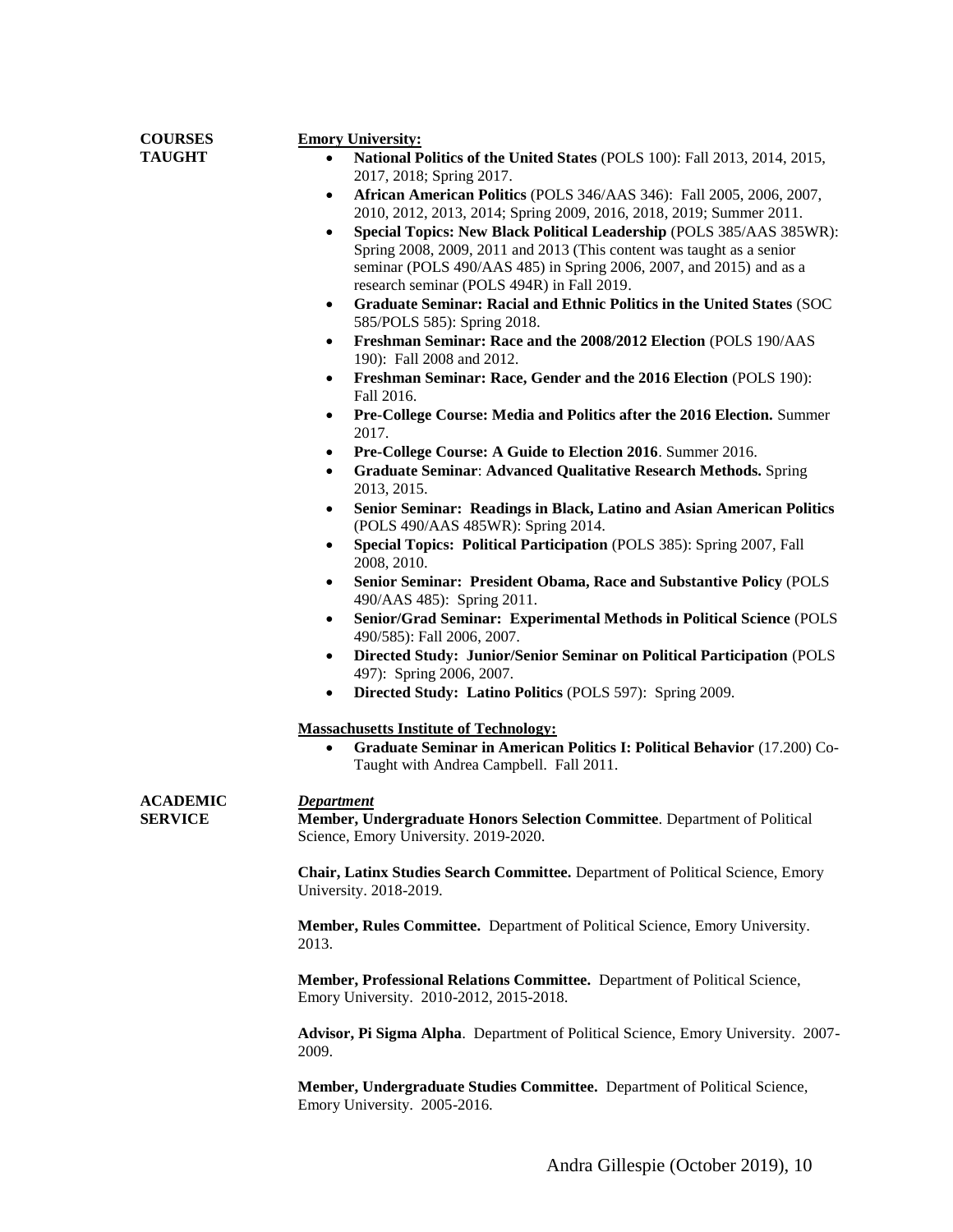**ACADEMIC SERVICE** *Department* **Member, Undergraduate Policy Committee**. Department of Political Science, Emory University. 2016-2019.

> *University* **Member, Law School Dean Search Committee**, Emory University. 2018-2019.

**Member, Executive Council. Laney Graduate School.** Emory University. 2015- 2018.

Chair, 2017-2018.

**Member, Provost Search Committee**. Emory University. 2016-2017.

**Member, Faculty Recruitment and Retention Working Group**. Office of the Provost. Emory University. 2016-2017.

**Member, Executive Council. Laney Graduate School.** Emory University. 2015- 2018.

**Member, Goodrich C. White Lecture Committee** (Email participation only)**.**  Emory University. 2015.

**Advisory Committee, CNN Dialogues.** Emory University. 2014-present.

**Member, Emory Graduate Diversity Fellowship Selection Committee.** Emory University. 2014.

**Member, Martin Luther King/Benjamin Mays Scholarship Selection Committee.**  Emory University. 2014.

**Member, Search Advisory Committee for the Dean of the Chapel and Religious Life***.* Emory University. 2013-2014.

**Advisory Committee, Emory Black Student Union**. Emory University. 2013-2014.

**Affirmative Action Committee.** Emory College, Emory University. 2008-2009.

#### *Professional*

**Program Co-Chair.** Annual Meeting of the American Political Science Association. 2020.

**Co-Editor,** *National Review of Black Politics***.** National Conference of Black Political Scientists. 2019-2024.

**Member, Executive Council.** Midwest Political Science Association. 2018-2021.

**Ad Hoc Committee to Designate an Award in Honor of Mark Q. Sawyer***.* Section on Race, Ethnicity, and Politics. American Political Science Association. 2017.

**Chair, Best Dissertation Award Committee.** Section of Race, Ethnicity, and Politics. American Political Science Association. 2017.

**Member, Editorial Search Committee,** *Perspectives on Politics*. American Political Science Association. 2016.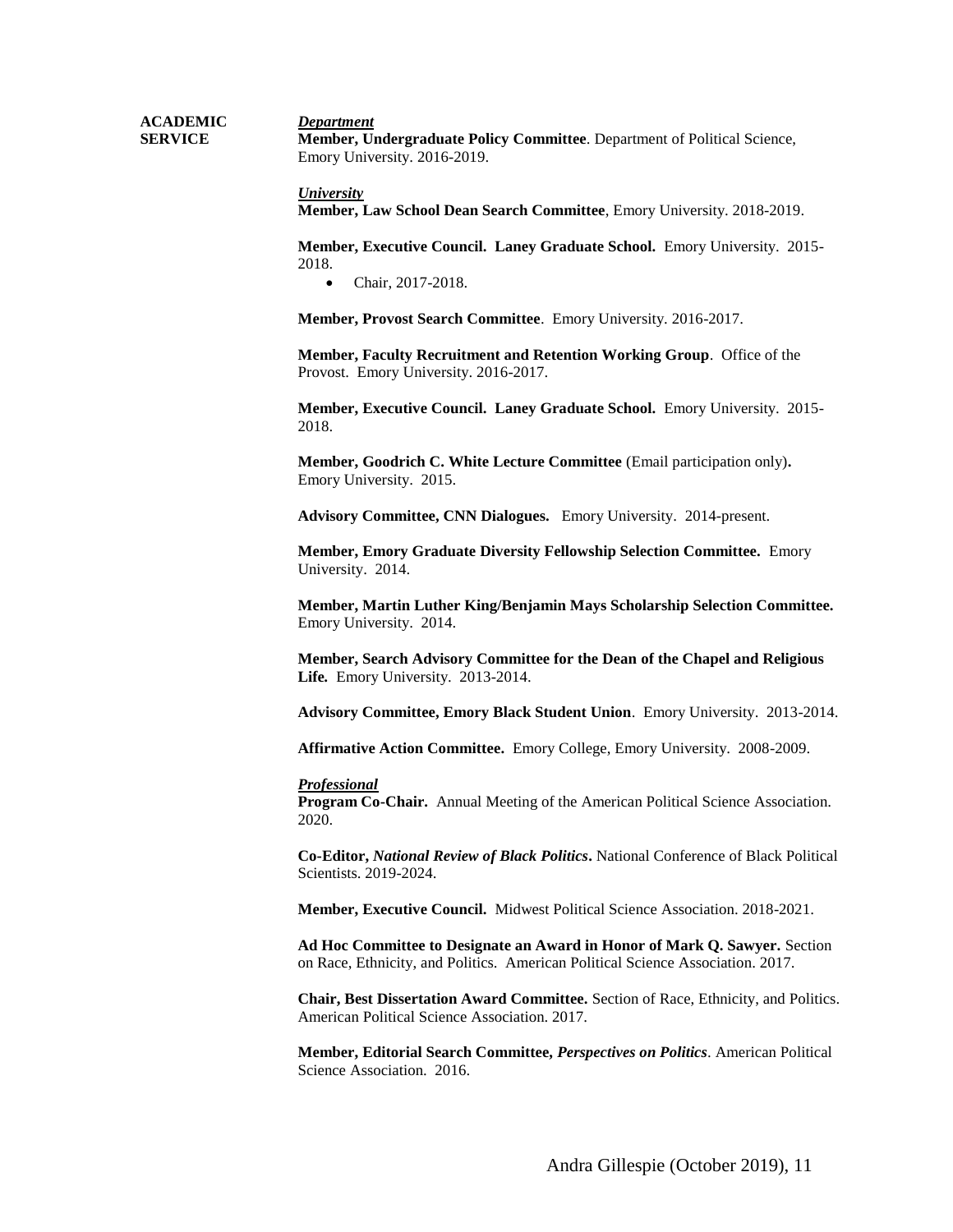| <b>ACADEMIC</b><br><b>SERVICE</b> | <b>Professional</b><br><b>Chair, Lucius Barker Best Paper Award Committee.</b> Midwest Political Science<br>Association. 2016. |
|-----------------------------------|--------------------------------------------------------------------------------------------------------------------------------|
|                                   |                                                                                                                                |

**Member, Fannie Lou Hamer Outstanding Community Service Award Committee**. National Conference of Black Political Scientists. 2016.

**Pluribus Project Research Screening Committee.** White Plains, New York. February 2016.

Program Co-Chair, National Conference of Black Political Scientists. 46<sup>th</sup> Annual Meeting. Atlanta, Georgia. March 2015.

**Organizing Committee Member, Mini-Conference on Women of Color in Political Science.** Chicago, Illinois. September 2013.

**Member, Committee on the Status of Blacks in the Profession**. American Political Science Association. 2012-2015.

• Chair, 2014-2015.

**Committee Member, Sammy Younge Best Graduate Student Paper Award.** National Conference of Black Political Scientists. 2013.

**Section Co-Chair (Racial and Ethnic Politics), American Political Science Association.** Planned 109th Annual Meeting (Cancelled due to weather). New Orleans, Louisiana. September 2012.

**Section Co-Chair (Public Opinion), National Conference of Black Political Scientists.** 43rd Annual Meeting. Las Vegas, Nevada. March 2012.

**Best Paper Award Committee Member.** Urban Section of the American Political Science Association. May 2011.

**Section Co-Chair (Popular Culture and Politics), National Conference of Black Political Scientists.** 40th Annual Meeting. Houston, Texas. March 2009.

**Committee Member, Bryan Jackson Dissertation in Ethnic and Racial Politics Research Support Award.** Urban Politics Section of the American Political Science Association. March 2009.

**Committee on the Status of Black Political Scientists in the South.** Southern Political Science Association. 2005-2007.

**STUDENTS MENTORED**

#### *Mellon-Mays Undergraduate Fellows*

Elizabeth Jordan Davies. Emory University, 2013-2015. Project: Civil Rights Social Movement Organization Among Black College Students.

Brianna Mack. Emory University, 2010-2012. Project: Where Did The Mule Go? Analyzing Linked Fate Trends within the 40-and-under Black Population.

#### *Completed Undergraduate Honors Theses*

John Priddy. "It Does Not Reform, It Kills: Examining the Role of the News, Race, and Crime on U.S. Opinion towards Solitary Confinement." Spring 2019. Committee Member.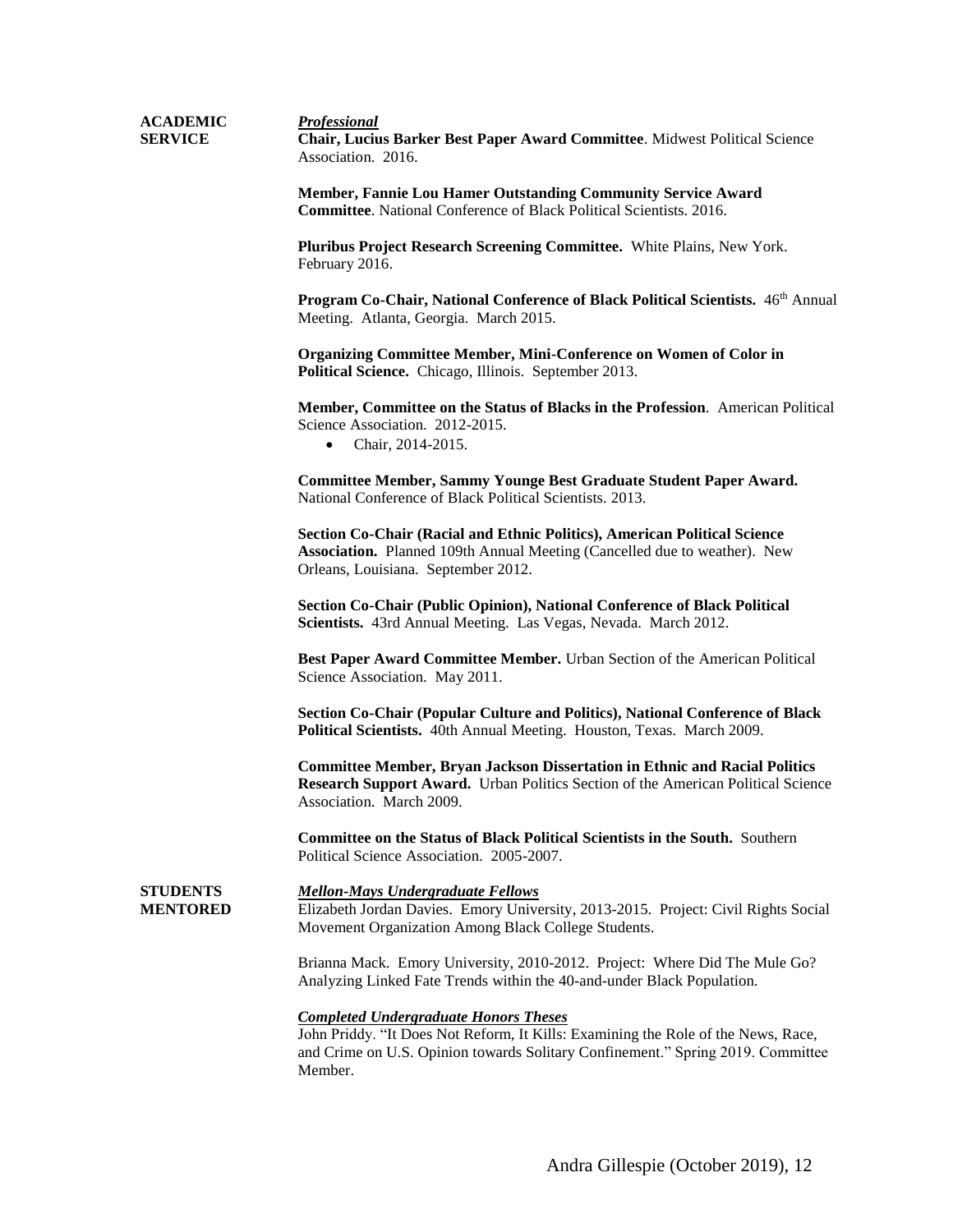| STUDENTS        |
|-----------------|
| <b>MENTORED</b> |

#### *Completed Undergraduate Honors Theses*

Madeline Brown. "'Practice, or Procedure:' An Analysis of the Impact of Georgia's Voter Registration Procedures on the Composition of the Electorate, 2013-2016." Department of Political Science, Emory University. Spring 2017. Committee Chair.

Elizabeth Jordan Davies. "Politics, Protest, and Hashtag Activism: The Political Participation of African American Youth on Social Media." Department of Political Science, Emory University. Spring 2015. Committee Chair.

Jessica Butler. "A Chocolate City No More? Exploring Racial Polarization and Population Shifts in Post-Katrina New Orleans." Department of Political Science, Emory University. Spring 2015. Committee Chair.

Kimberly Varadi. "Does Right-To-Work Work?" Department of Economics, Emory University. Spring 2015. Committee Member.

Jeffeline Ermilus. "Voter Suppression in a Post-Racial Society." Department of Sociology, Emory University. Spring 2014. Committee Member.

Tara Knapp. "A Matter of Effectiveness: Understanding the Relationship Between Temporary Assistance for Needy Families (TANF) Funding and Self-Sufficiency." Department of Political Science, Emory University. Spring 2014. Committee Member.

Jonathan Silberman. "Retrospective Voting in the 2012 Election." Department of Political Science, Emory University. Spring 2013. Committee Chair.

Elizabeth Janszky. "African American Representation: Political Party Incorporation and Candidate Recruitment in Georgia and Mississippi." Department of Political Science, Emory University, Spring 2011. Committee Chair.

Daniel Goetzel. "My Generation: A Study of Youth Voter Turnout Trends in Presidential Elections." Department of Political Science, Emory University, Spring 2009. Committee Chair.

Steven Foy. "The Effects of Cognitive, Contextual, and Cultural Factors on Racial and Ethnic Self-Segregation." Department of Sociology, Emory University, Spring 2007. Committee Member.

#### *Completed BA/MA Theses*

Chelsea Jackson. "Do Black Prosecutors Matter? The Effect of Descriptive Representation in the American Criminal Justice System." Department of Political Science, Emory University, Spring 2018. Committee Chair.

Megan Benton. "In God We Trust: Messaging and Evangelical Behavior." Department of Political Science, Emory University, Spring 2007. Committee Chair.

### *Completed Doctoral Dissertations*

Jessica Harrell. "Gender Stereotypes and Congressional Campaign Strategies." Department of Political Science, Emory University, Spring 2011. Committee Member.

# *Current Ph.D. Students/Candidates*

- Kirsten Widner (Political Science). Dissertation Committee Member.
- Kevin Sparrow (Political Science). Advisor.